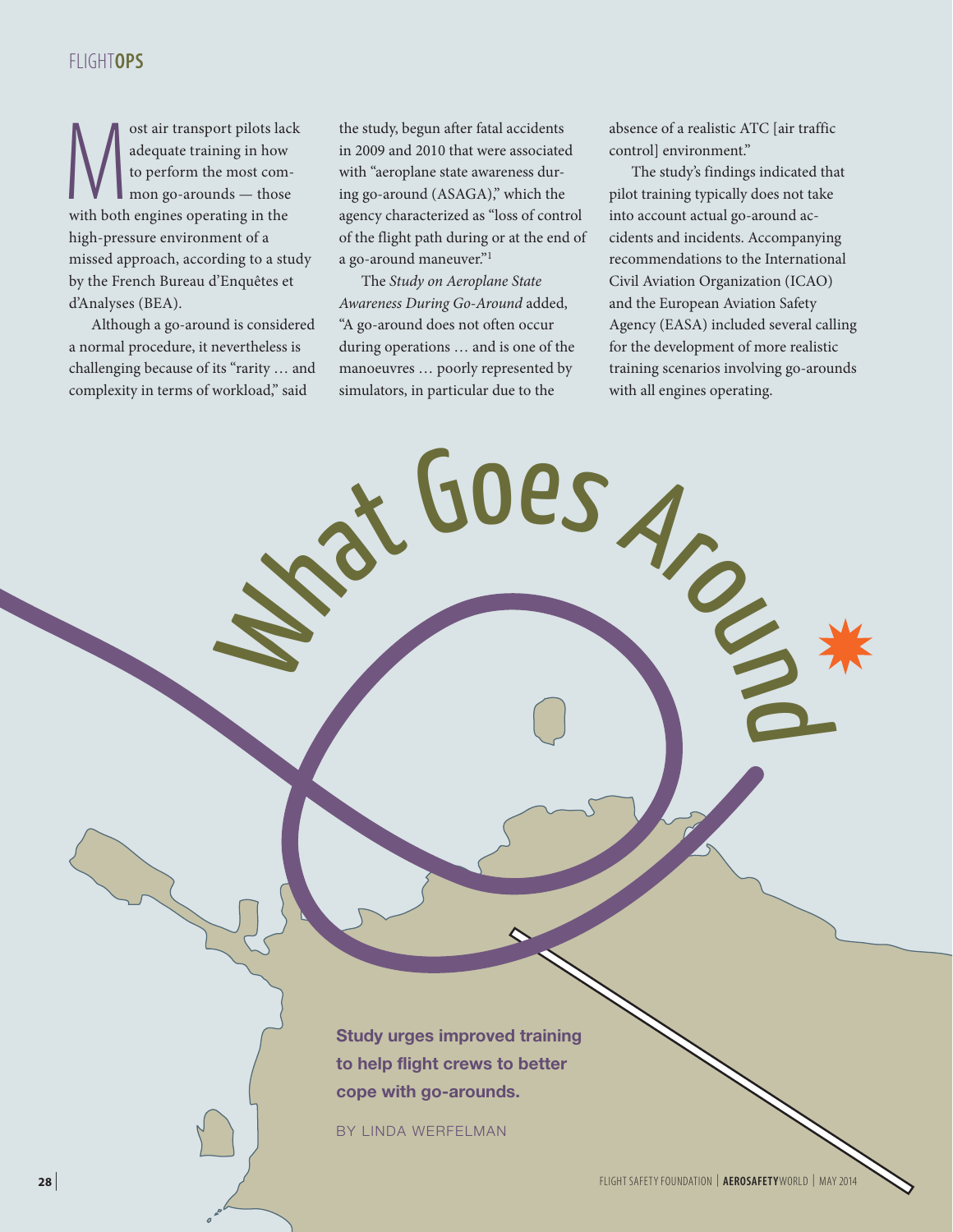

Emergency response personnel watch as the tail of an Armavia Airbus A320 is lifted by a crane after a 2006 crash in Sochi, Russia. All 113 people in the airplane were killed in the crash, which occurred during a nighttime missed approach.

> Susan Reed; Source: Bahrain Accident Investigation Board Susan Reed ; Source: Bahrain Accident Investigation Board

The multi-phase study began with a statistical examination of go-around accidents and serious incidents, and an in-depth look at selected events.

Researchers searched the ICAO and BEA databases for "ASAGA-type" accidents and serious incidents, ultimately identifying 25 such events, including 15 fatal accidents that were responsible for

954 deaths, and singling out 10 events for further discussion (Table 1, p. 30).

Among them was the crash of a Gulf Air Airbus A320 into the Arabian Gulf during an attempted go-around in night visual meteorological conditions (VMC) on Aug. 23, 2000. The crash destroyed the airplane and killed all 143 people aboard (*Accident Prevention*, December 2002). The Bahrain Accident Investigation Board cited several contributing factors, including the captain's nonadherence to standard operating procedures, the first officer's failure to draw the captain's attention to aircraft deviations from standard flight parameters, the flight crew's "spatial disorientation and information overload," and their "non-effective response" to ground proximity warnings.

Another example cited was the May 3, 2006, $2$ crash of an Armavia Airlines A320 during a missed approach to the Sochi (Russia) airport at night with weather conditions that, while VMC, were only slightly better than the airport's minimums. The accident killed all 113 passengers and crew, and destroyed the airplane (*ASW*, 10/07, p. 44).

The BEA study said the report by the Russian Air Accident Investigation Commission "suggests that it is possible to hypothesize that the nose-down inputs [by the captain, the pilot flying (PF)] may have been due to somatogravic illusions and/or  $\ldots$  the speed approaching  $V_{FE}$ [maximum speed with flaps extended]."

The Russian report also "referred to the pilots' loss of situational awareness in pitch and roll, and inadequate — or even non-existent — CRM [crew resource management] during the go-around phase and until the end of the flight," the BEA study said. "It also concluded that the captain had engaged the aircraft in an abnormal situation and that, with the exception of his responses to requests, the copilot did not perform his monitoring role adequately. It also highlighted the lack of an appropriate reaction from the flight crew to the GPWS [ground-proximity warning system] warning."

### **Shared Themes**

The study identified a number of shared themes. For example, all of the events but one involved a twin-engine airplane — relatively light at the end of a flight, with more thrust available than is required for a go-around maneuver. The exception to the twin-engine theme was one event involving a four–engine airplane. In all but one of the events, all engines were operative.

All but two events involved "significant speed and pitch attitude excursions" and, as a result, "excursions in climb speed and altitude," the report said. In addition, all events involved "a disruption … soon after a higher level of thrust was ordered and generated potentially hazardous maneuvers." The disruptions often came as a surprise to the crew.

CRM failures "were mentioned" in all of the events, the report said.

Six events occurred during the day in conditions with no apparent visibility problems. Visibility was not specified in one event, and instrument meteorological conditions, "which probably aggravated the situation," prevailed in nine events, the report said.

In 11 events, the pilot monitoring (PM) performed the tasks specified for beginning a go-around, such as retracting the landing gear and flaps. In four of these 11 events, these actions helped regain control of the airplane; in six others, there was no effect; and in one event, the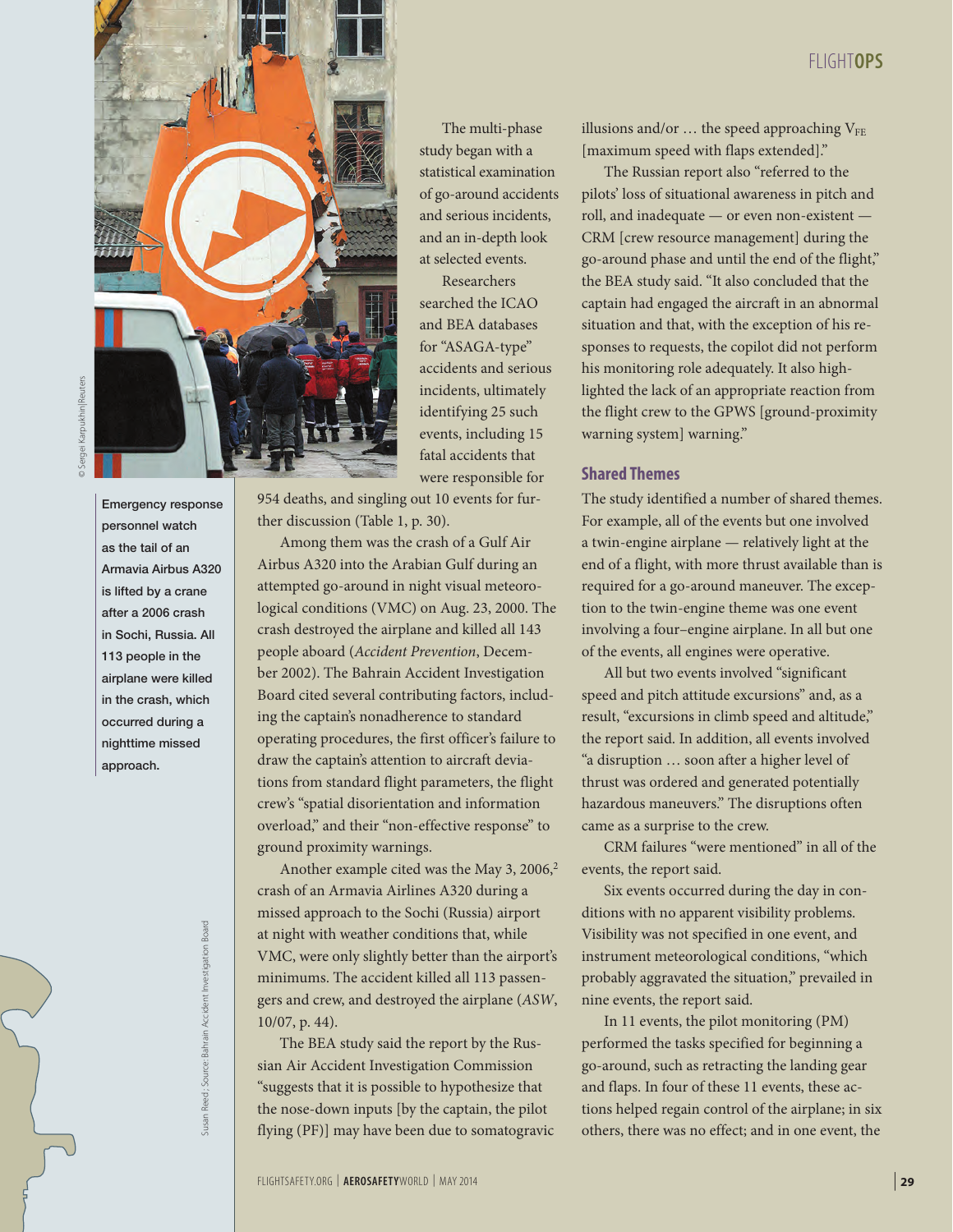| <b>Go-Around Events Described in Study</b> |                       |                      |                 |                        |
|--------------------------------------------|-----------------------|----------------------|-----------------|------------------------|
| <b>Date</b>                                | Location              | <b>Aircraft Type</b> | <b>Injuries</b> | <b>Aircraft Damage</b> |
| Nov. 12, 1998                              | Surat-Thani, Thailand | Airbus A310          | 101 fatal       | destroyed              |
| Aug. 23, 2000                              | <b>Bahrain</b>        | Airbus A320          | 143 fatal       | destroyed              |
| May 3, 2006                                | Sochi, Russia         | Airbus A320          | 113 fatal       | destroyed              |
| September 2006 <sup>1</sup>                | Naples, Italy         | Airbus A320          | <b>NA</b>       | serious incident       |
| March 30, 2007 <sup>1</sup>                | Abidjan, Ivory Coast  | Airbus A330          | <b>NA</b>       | serious incident       |
| July 21, 2007                              | Melbourne, Australia  | Airbus A320          | <b>NA</b>       | serious incident       |
| Sept. 23, 2007                             | Bournemouth, England  | Boeing 737           | <b>NA</b>       | serious incident       |
| Nov. 27, 2008                              | Perpignan, France     | Airbus A320          | 7 fatal         | destroyed              |
| Sept. 23, 2009                             | Roissy, France        | Airbus A319          | <b>NA</b>       | serious incident       |
| Oct. 11, 2010 <sup>2</sup>                 | New York              | Airbus A380          | <b>NA</b>       | incident               |

NA = not applicable

**Notes**:

1. Information about this event was obtained by BEA from internal airline documents.

2. Information about this event was obtained by BEA during the course of the study.

Source: French Bureau d'Enquêtes et d'Analyses (BEA), Aviation Safety Network

#### **Table 1**

actions had a negative effect. After these initial actions, insufficient monitoring by the PM was mentioned in reports on nine of the events, the BEA report said.

In 10 events, the airplane's "strong and quickacting nose-up pitching moment generated by the engines at low speed placed the pilot in a situation that necessitated a high level of vigilance," the report said, adding that although causes of the disruptions were "extremely diverse," they often were made worse by automatic systems.

The most frequently cited "aggravating factor" was the "unexpected or overlooked operation" of the autopilot or the automatic horizontal stabilizer trim or both, the report said. Somatogravic illusions were cited as aggravating factors four times and suspected in two additional events, the report said.

The "intervention of ATC" was cited in six events, and related changes were mentioned in two others.

#### **Pilot Survey**

The study's analysis of 831 survey responses from pilots with 11 French and British airlines showed that 54 percent had performed fewer than nine actual go-arounds at that point in their airline flying careers.

Their answers indicated that the go-arounds were performed for three primary reasons: meteorological conditions, an unstabilized approach or "ATC involvement." In addition, 30 percent of pilots said they had performed at least one go-around while flying below minimums.

Sixty percent indicated that they had go-around "difficulties" — most often involving vertical flight

path management (capturing the go-around altitude) or autoflight system management. Of that 60 percent, half said that they also had difficulties during go-around simulator sessions. When instructors provided responses to the survey, they said those areas were not the only go-around–related problems observed during simulator sessions; in addition, they cited "getting and maintaining pitch angle," "visual scan management" and decision making.

"The pilots surveyed indicated that, overall, they were sufficiently well trained in [goarounds] with one engine out (85 percent of the pilots)," the study said. "However, almost half of the pilots indicated that they were not sufficiently well trained in [go-arounds] with all engines in operation. This figure was even higher for the pilots who indicated that they had encountered difficulties in flight."

## **Stress and Startle**

The study's human factors analysis of pilot behavior during a go-around concluded that the go-around "introduces a discontinuity in the tasks to be performed and a disruption to their rhythm of execution.

"The diverse nature of the tasks and the speed at which they must be performed generate stress,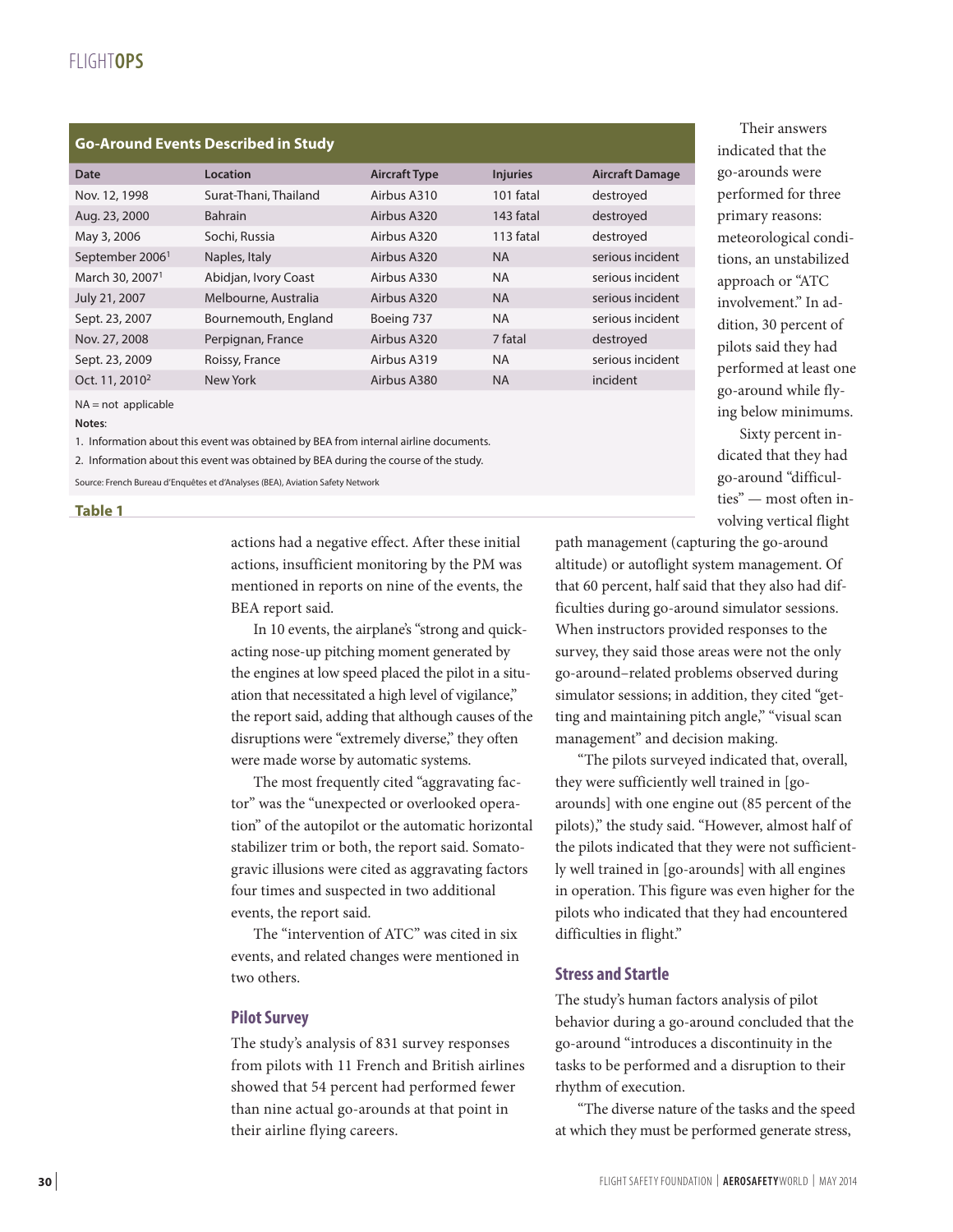notably when the startle effect is also included. … Since stress reduces our ability to cope with complex actions, performance levels drop during goarounds. The sudden onset of new tasks, the need to perform vital, rapid and varied manoeuvres and the rapid changes in the numerous parameters to be managed (controlled) in a limited period of time combine to make it difficult for a crew to perform a go-around that is not controlled right from the start."

The human factors analysis said that the first challenges associated with a go-around are adapting to a new situation, controlling related stress and managing layers of tasks. The PM is forced to cope with an overload, which often prevents him or her from monitoring the PF, the analysis said.

#### **Suggested Improvements**

The study said that the pilots participating in the survey suggested several ways of improving go-around training, including changes in ATC procedures, such as increasing the initial go-around altitudes, which sometimes are too low; limiting pilot-controller communication during portions of a go-around that require crew concentration; and simplifying flight paths.

One pilot elaborated, "Ideally, if there is no terrain restriction, the flight path should go straight ahead in line with the runway and climbing to a height of more than 3,000 ft. The flight paths are all too often complicated, with banks early on in the manoeuvre, and altitudes that are too low"

Other suggestions called for simplifying operators' go-around procedures to "indicate the pitch attitude to avoid a CFIT [controlled flight into terrain accident]" and "indicate the thrust needed to move away from the ground

and climb steadily." Procedures also should describe the method of checking automatic systems, clearly state when landing gear and flaps should be retracted and describe the flight path for returning to land, pilots said.

#### **Simulator Sessions**

In 11 simulator sessions (six in an A330 simulator and five in a Boeing 777 simulator) designed to bolster other study data, 11 flight crews each flew three go-arounds and participated in post-session interviews. Although all 33 go-arounds were studied, one subset of 11 was the subject of an in-depth analysis that found that at least one pilot in 10 of the 11 participating flight crews reported having difficulty with the go-around session.

Typically, that crewmember was the PM, the study said, noting that within seconds of the start of the go-around, PMs were forced to deal with "multiple and diverse" tasks involving callouts, readbacks of ATC instructions, verification of the pitch attitude, monitoring the PF's flight control and verification of flight mode annunciator (FMA) modes.

"The crews that experienced difficulties made adaptations to the procedure," the study said. "Some adaptations had positive effects (approach to interception altitude); others led to deviations from the expected result (flight path, for example)."

The researchers accompanied their evaluation of the simulator sessions with a discussion of simulator fidelity issues, including the inability of a typical full flight simulator to accurately represent a somatogravic illusion — the "powerful perceptual illusion of a noseup attitude" — that typically occurs during an actual go-around. Although some airlines have suggested training pilots only on fixed-base simulators,

"this would appear to be inappropriate for this flight phase," the study said.

### **Causal Factors**

ASAGA events have always occurred with all engines operating, the study said, noting that, in a typical ASAGA event, the crew begins a go-around with nose-up pitch and the application of full thrust.

"The acceleration due to this rapid and significant increase in thrust can create the feeling of a too-high nose-up pitch," the study said. "In the absence of external visual references and visual monitoring of instruments, a somatogravic illusion can cause the PF to reduce the aeroplane pitch towards inappropriate values. In practice, these somatogravic illusions are little known to crews, and existing simulators do not make it possible to recreate them so as to train pilots to recognize them."

Automatic systems add to the problems because their "initial engagement modes [are] different from those expected for the go-around … [and] when they are neither called out nor checked, [this] leads the aeroplane to follow an unwanted flight path," the study said. "Thus, in addition to reading the FMA, the monitoring of primary parameters — pitch and thrust — is a guarantee for the crew to ensure that the automatic systems put the aeroplane on a climbing flight path during the go-around."

The study emphasized that ASAGA events result in a "sudden, high workload" for the PM, "higher than that of PF," with tasks that are difficult to manage. Deficiencies in the performance of the PM's monitoring tasks "can have catastrophic results," the study added.

The document also noted that accident reports often mention the absence of CRM while crews cope with an